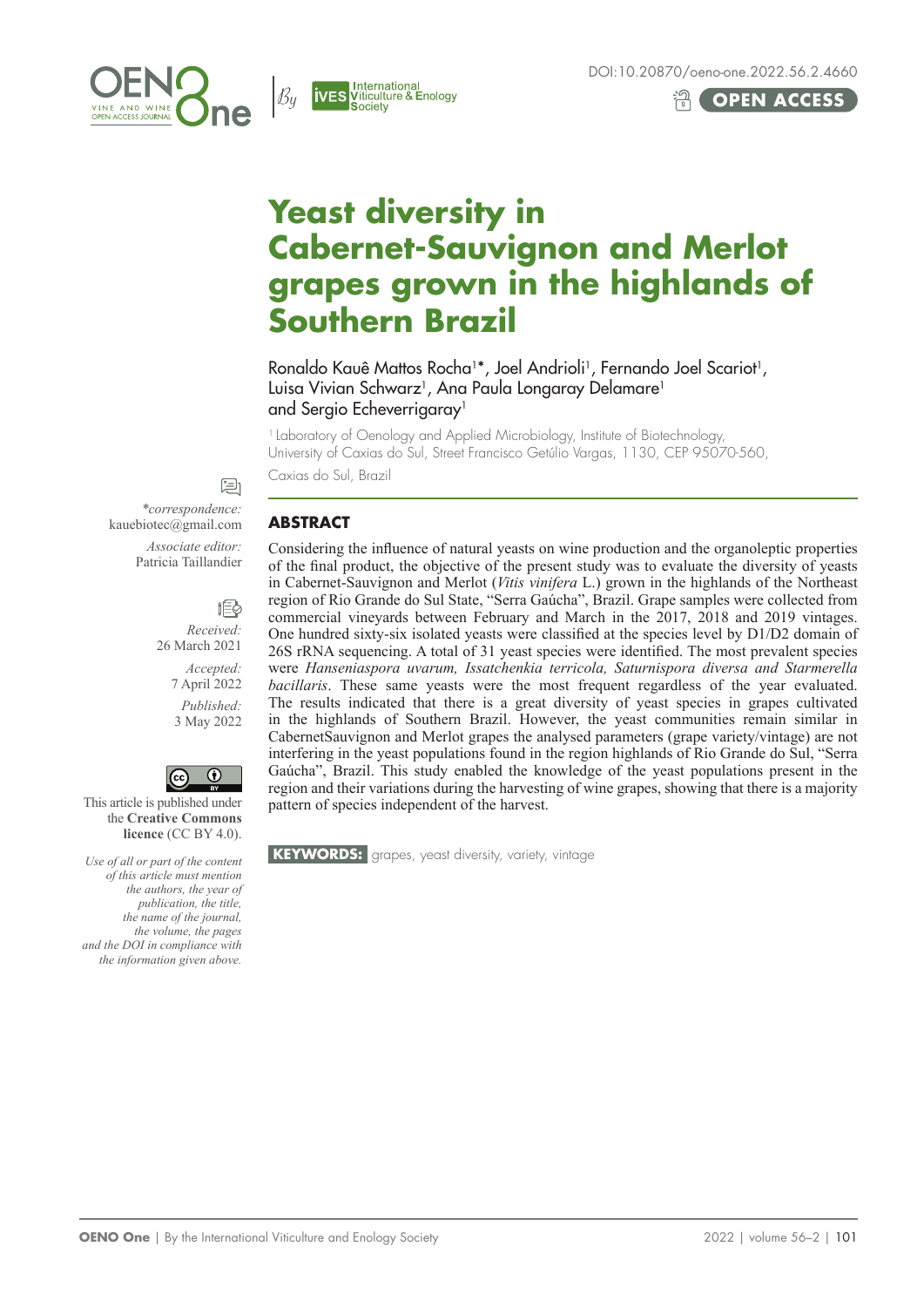## **INTRODUCTION**

Grape must and berry surface is a rich environment for various yeast species (Cioch-Skoneczny *et al.,* 2021). Worldwide surveys indicate that sound grapes and freshly crushed grape juice harbour a diversity of yeast species, including representatives of the genus *Hanseniaspora, Metschnikovia, Brettanomyces, Candida, Debaryomyces, Issatchenkia, Kluyveromyces, Pichia, Saccharomyces, Saccharomycopsis, Saccharomycodes, Torulaspora, Zygosaccharomyces*, among others (Bezerra-Bussoli *et al.,* 2013; Jolly *et al.,* 2014). On the berry surface, yeast population and diversity are affected by many intrinsic and extrinsic factors like the ripening stage, grape variety, geographic region, climatic conditions, agricultural practices, and the health status of grapes (Mortimer and Polsinelli, 1999; Barata *et al.,* 2012). It is generally agreed that the surfaces of mature grapes have yeast populations in the order of  $10<sup>3</sup>-10<sup>5</sup>$  colony-formed units (CFU/g), but these can reach more than 10<sup>6</sup> CFU/g in damaged or fungal infected berries (Mortimer and Polsinelli, 1999; Barata *et al.,* 2012).

Wine results from a complex biochemical process that starts with grape harvesting, followed by alcoholic and malolactic fermentation, wine ageing and bottling (Romano *et al.,* 2003). Different microorganisms, and particularly yeasts, are involved and play a key role in the production of wine, mostly in alcoholic fermentation (Padilla *et al.,* 2016). Wine fermentation can either be spontaneous, conducted by yeasts present on the grapes and in the winery, or inoculated with commercial strains of *Saccharomyces*. In the traditional winemaking process, autochthonous non-*Saccharomyces* yeasts start the alcoholic fermentation and are progressively substituted by *Saccharomyces* that finish wine production. The influence of non-*Saccharomyces* yeasts on wines can either be positive or negative depending on yeast species and their population dynamics during the wine‑making process (Fleet, 2008; Morata *et al.,* 2020). The addition of sulphite and the inoculation with selected commercial yeast minimize the influence of wild yeasts, but it may not necessarily prevent the growth and metabolic activity of wild yeasts (Lambrechts and Pretorius, 2000; Andorrà *et al.,* 2019).

In recent years, the demand for natural fermentation wines has increased, so it is important to know the microbiota of yeasts present in grapes. Some strains of apiculate yeast (*Hanseniasporassp*.) can bring undesirable characteristics such as accentuated acetic acid production. In addition to apiculate yeasts and fermentative yeasts, deteriorating yeasts such as *Brettanomyces intermedia* and *Pichia membranifaciens* may appear after fermentation, causing serious defects in the final product (Romano *et al.*, 2003; Ramírez-Castrillón *et al.,* 2017). More and more, the regional microbiota has been assessed for the production of wines, bringing local characteristics to the final product and defining a fermentative "*terroir*".

The role of the different species and strains of yeasts present on grapes regarding the final product is dependent on the winemaking techniques and the metabolic characteristics of the yeasts present. Species and native strains have become particularly interesting within the context of "terroir", which involves both the characteristics of cultivars, edaphoclimatic, and those associated with fermentative processes, including microorganisms, which together determine the peculiarities of a wine product (Bokulich *et al.,* 2014; Moschetti *et al*., 2016; Grangeteau *et al.,* 2017; Börlin *et al.,* 2020).

According to the Brazilian Wine Institute, in 2019, the highlands of the northeast region of Rio Grande do Sul, known as the "Serra Gaúcha" region, produced 41.6 million litres of wine, accounting for approximately 85 % of the Brazilian wine production (IBRAVIN, 2019). This mountainous region (400–800 m), located between 28° 30'S and  $29^{\circ}$  30'S and 50° 45'W and 52° 00'W, has a peculiar subtropical highland climate (Cfb—Köppen classification) defined as wet temperate and warm with temperate nights (Tonietto and Carbonneau, 1999). The *Vitis vinifera* red varieties most cultivated in this region are Cabernet‑Sauvignon and Merlot, representing approximately 50 % of fine red wines produced (de Mello and Machado, 2018). Despite the social and economic importance of viticulture in southern Brazil, there are few studies on the diversity and ecology of yeasts in this ecosystem (Ramírez-Castrillón *et al.,* 2014; Silva *et al.,* 2016; Ramírez-Castrillón *et al.,* 2017).

Considering the influence of natural yeasts on wine production and their contribution to the organoleptic properties of the final product, the objective of the present study was to evaluate the diversity of yeasts in Cabernet-Sauvignon and Merlot (*Vitis vinifera* L.) grapes, the most important red varieties used for the production of fine wines in the highlands of the Northeast region of Rio Grande do Sul State, Brazil.

# **MATERIAL AND METHODS**

#### **1. Grape sampling**

Grape samples were collected during harvest (between February and March) in 2017, 2018 and 2019 vintages. Two varieties, Cabernet-Sauvignon and Merlot (*Vitis vinifera* L.), were sampled from 6 representative vineyards in the Northeast region of Rio Grande do Sul State ("Serra Gaúcha"), Southern Brazil (Figure 1). Samples were collected in the same vineyards for three consecutive years (2017, 2018 and 2019). The vineyards (5 to 7 years old) were conducted in trellis systems, producing between 8 and 12 T/ha. All the vineyards adopted conventional management.

The region is localized at 29°S and 51°W and characterized as highlands at an elevation of 600–800 m, with an annual average rainfall of 1700 mm, an average temperature of 17.2 *°C* and a relative air humidity of 76 %. Two kg of grapes were randomly and aseptically collected from at least 10 vines of each variety and vineyard. Samples were immediately transported to the laboratory, where healthy and undamaged grapes were selected and processed. All samples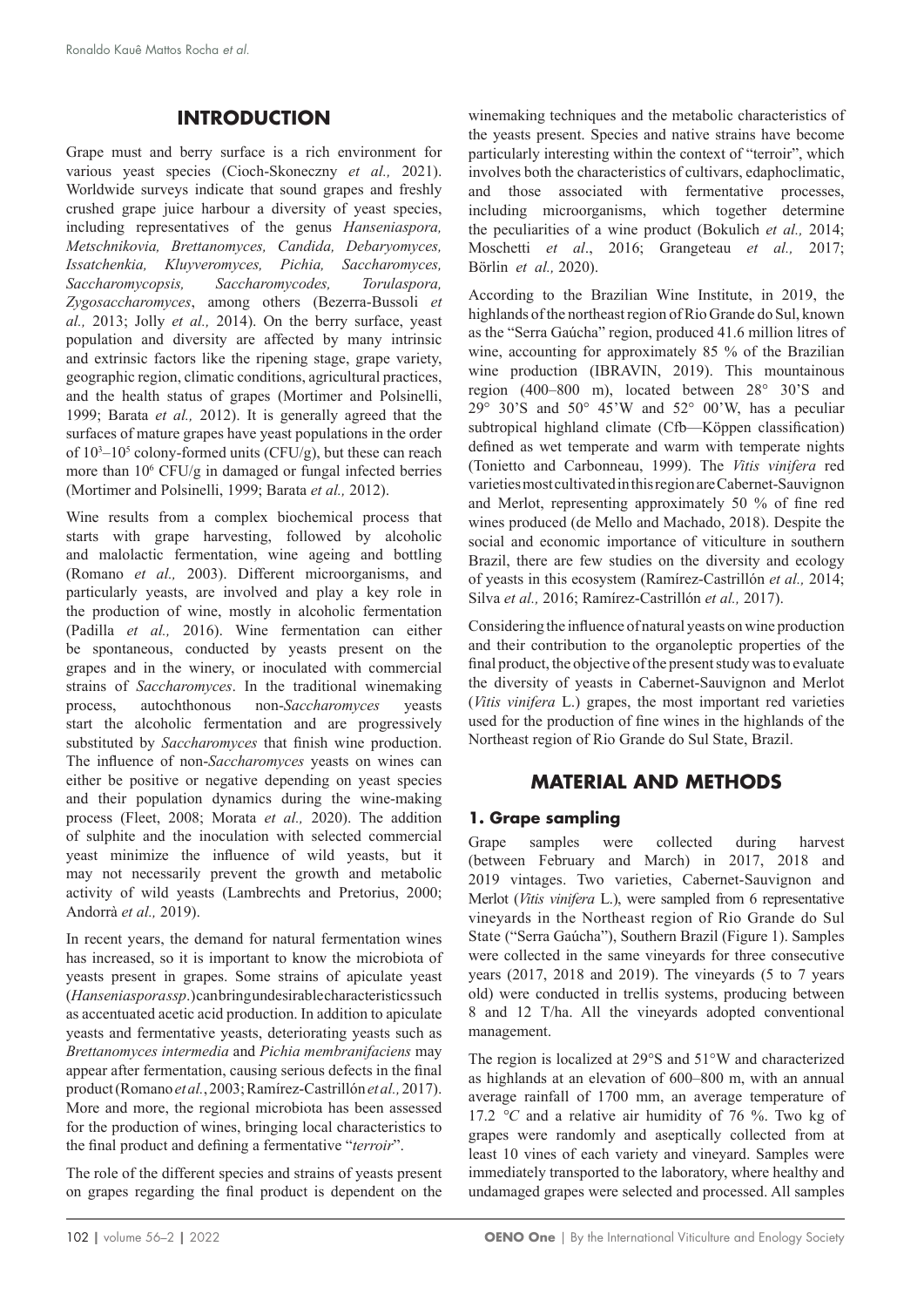

**FIGURE 1.** Six sample collection locations in the "Serra Gaúcha" region, Brazil.

(■) vineyard location (•) counties.

collected did not show any visible fungal contaminants or changes, having good sanitary quality.

#### **2. Yeast isolation and enumeration**

For each sample, one kg of grapes was homogenised in a blender (30 s). Homogenised samples were diluted  $(10^{-1}$  to  $10^{-5}$ ) in saline solution  $(0.9 \%$  w/v NaCl). Aliquots of 0.1 ml from the original and serially diluted samples were plated in triplicate on Wallerstein Laboratory nutrient agar (WL; Oxoid, England) supplemented with 10 mg/L gentamicin and 100 mg/L cefoxitin to inhibit bacterial growth. Plates were incubated at 28 °C for 4 days. Yeast isolation and enumeration were carried out on plates from the dilutions that contained between 30 and 300 colonies. Colonies with different characteristics (colour, texture, size, shape, margin) were scored, isolated and purified through two rounds of streaking on WL medium. A minimum of six colonies representative of colony accords its morphology were purified and stored in glycerol 20 % (v/v) at –80 °C for further analysis (Li *et al.,* 2010; Bagheri *et al.,* 2015).

The prevalence of species for each sample was calculated by the presence or absence of the species in each sample. The frequency of species in each sample was calculated by the number of colonies forming units (CFUs) of each species divided by the total number of CFUs (Brysch-Herzberg and Seidel, 2015).

#### **3. Chemical analysis**

Reducing sugar content, titratable acidity, Brixº and pH of grape musts were determined according to the standard methods recommended by OIV (2009). All experiments were conducted in triplicate.

#### **4. Molecular identification of yeast isolates**

The identification of yeast isolates (a total of 498 isolates, three of each colony morphotype per grape sample) at the species level was carried out by the forward and reverse sequencing of the D1/D2 domain of the 26S rDNA gene (Kurtzman and Robnett, 1998).

Isolates were grown in 2ml of YEPD for 24 h at 28 °C and their genomic DNA was extracted using a 200 mM lithium acetate solution + 1 % SDS, as described by Lõoke *et al.* (2011). The 26S rDNA D1/D2 region was amplified by a PCR using the primers NL1 (5′-GCATATCAATAAGCGGAGGAAAAG-3′) and NL4 (5′-GGTCCGTGTTTCAAGACGG-3′) according to Kurtzman and Robnett (1998). The amplified products were then purified by the enzymatic method ExoSAP with Exo1 (exonuclease 1) and SAP (Shrimp alkaline phosphatase) and sequenced using the ABI BigDye terminator sequencing kit on a 3500 Series Genetic Analyzer (ThermoFischer®).

Nucleotide sequences were assessed and compared using the nBLAST algorithm (Basic Local Alignment Search Tool) with the sequences deposited in the NCBI data bank ([http://www.ncbi.nlm.nih.gov](http://www.ncbi.nlm.nih.gov/)). A cut-off of 99 % identity with the sequences of type strains was used to identify the isolates (Ramírez-Castrillón *et al.,* 2017).

### **5. Statistical analysis of biodiversity**

The diversity of yeast species was estimated using the average of each grape variety per year, using the Shannon‑Wiener ecological index (*H'*) (Shannon, 2001). The Shannon index was calculated as follows:

 $\mathcal{M}'$ e<del>re</del>  $\mathcal{S}$  is the species found) and  $\mathcal{M}'$  $pi = nI/N$  is the relative abundance of species, calculated as the proportion of individuals  $(n)$  of species *i* with respect to the total of individuals  $(0)$ **the total of individuals (N)**. ln ()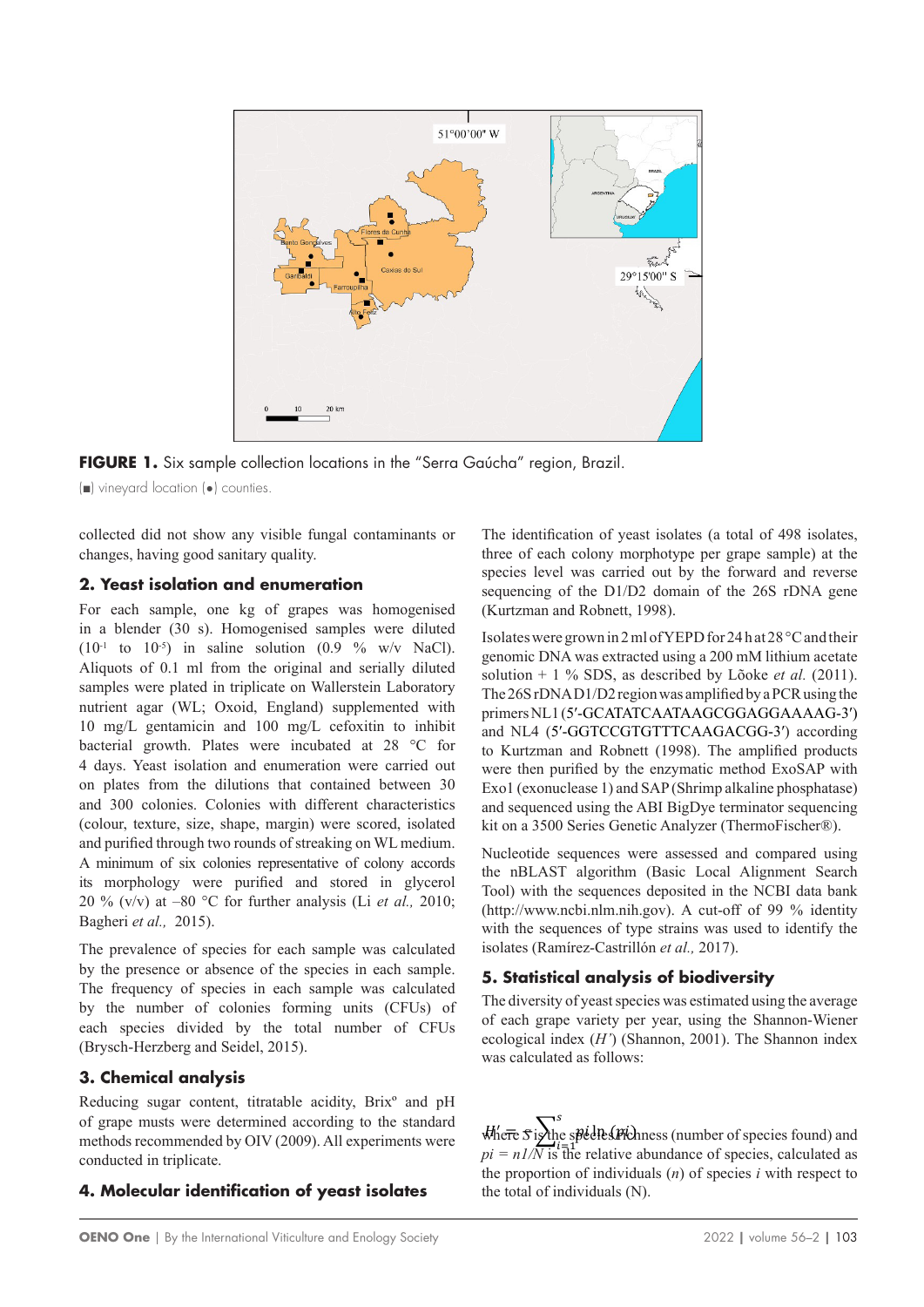| Year | Variety                                   | $\mathrm{PBrix}$                                                     | pH                         | Total acidity<br>(MEq/L) | Yeast counts<br>(CFU/ml)                 |
|------|-------------------------------------------|----------------------------------------------------------------------|----------------------------|--------------------------|------------------------------------------|
| 2017 |                                           | C. Sauvignon $16.9 \pm 0.6^{\circ}$ 3.3 $\pm 0.4^{\circ}$            |                            | $74 \pm 46^{\text{ab}}$  | $2.7 \times 10^{4}$ 5.9 $\times 10^{5}$  |
|      | Merlot                                    | $19.8 \pm 0.2$ <sup>ab</sup>                                         | $3.5 \pm 0.3$ <sup>o</sup> | $70 \pm 10^{\circ}$      | $1.1 \times 10^{5} - 2.4 \times 10^{5a}$ |
| 2018 |                                           | C. Sauvignon $19.0 \pm 0.8$ <sup>db</sup> $3.2 \pm 0.4$ <sup>d</sup> |                            | $74 \pm 26^{\circ}$      | $1.9 \times 10^{5} - 4.2 \times 10^{5a}$ |
|      | Merlot                                    | $191 + 0.9°$                                                         | $3.4 \pm 0.2$ <sup>o</sup> | $70 \pm 20^{\circ}$      | $1.2 \times 10^{5} - 3.0 \times 10^{60}$ |
| 2019 | C. Sauvignon $17.9 \pm 0.9$ <sup>bc</sup> |                                                                      | $3.3 \pm 0.3$ <sup>o</sup> | $100 \pm 32^{\circ}$     | $2.7 \times 10^{4}$ 7.2 $\times 10^{5}$  |
|      | Merlot                                    | $19.5 \pm 1.0a$                                                      | $3.3 \pm 0.4^{\circ}$      | $67 \pm 23^{\circ}$      | $1.2 \times 10^{4} - 2.6 \times 10^{5a}$ |

**TABLE 1.** Physical-chemical analysis of musts and the total number of yeast populations.

\*All treatments were realized in triplicate.

\*Different letters within the same column indicate significant differences at P < 0.05 by the Tukey test.

Moreover, Simpson's diversity index  $(1 – D)$  was employed and was calculated as follows (Simpson, 1949):

$$
1 - D = 1 - \sum_{i=1}^{s} (pi)^{2} = 1 \sum_{i=1}^{s} \left( \frac{N(N-1)}{N(N-1)} \right)
$$

where *D* is the Simpson's index and *S* and *pi* as described above.

The EstimateS software was used to calculate the rarefaction curve (Colwell and Elsensohn, 2014). In addition, the Jaccard similarity index was calculated and Bray–Curtis (Magurran, 1988), with 9,999 permutations.

One-way analysis of variance (ANOVA) was used to determine whether the must samples presented statistically significant differences. The analysis was performed using the PAST 4.01 software, using species frequencies to separate samples according to varieties and vintage.

Differences in yeast populations between grape varieties and vintage were tested by PERMANOVA (multivariate permutational analysis of variance using distance matrices) (Anderson, 2001) using PAST 4.03 (2020) software, available in <https://past.en.lo4d.com/windows>.

#### **RESULTS**

#### **1. Physicochemical and microbiological analysis**

Samples were collected from 6 vineyards (Figure 1) each year during the harvest and we evaluated ºBrix, pH, total acidity and total yeast population (Table 1).

Factors such as the slope of the terrain, the degree of ripening of the grapes can interfere in the analysis of °Brix, pH and total acidity, as shown in the table above. Yeast populations ranged from  $10<sup>4</sup>-10<sup>6</sup>$  CFU / ml. The Merlot variety presented the largest population of yeasts  $(3.0 \times 10^6)$  in 2018, while the smallest population  $(1.2 \times 10^4)$  was found in 2019, also in the Merlot variety. For the Cabernet-Sauvignon variety, the largest population was found in 2019,  $7.2 \times 10^5$ . In general, according to ANOVA analysis, no significant differences were found between the yeast populations according to varieties or years.

#### **2. Prevalence and frequency of isolated yeasts**

Considering the three years, vines and varieties, 31 yeast species belonging to 6 families were identified.

The Saccharomycetaceae family was the one with the largest number of species (*Candida apicola, Candida azyma, Candida bentonensis, Candida californica, Candida fructus, Candida oleophila, Candida railenensis, Issatchenkia terricola, Issatchenkia occidentalis, Hanseniaspora opuntiae, Hanseniaspora uvarum, Nakazawaea ishiwadae, Nakazawaea pomicola, Pichia kluyveri, Pichia manshurica, Pichia sporocuriosa, Saccharomyces cerevisiae, Saturnispora diversa, Starmerella bacillaris, Torulaspora delbrueckii* and *Zygosaccharomyces bailii*). Moreover, the Saccharomycopsidaceae family was represented by two species (*Saccharomycopsis crataegensis* and *Saccharomycopsis vini*), the Trichomonascaceae family by (*Wickerhamiella azyma* and *Zygoascus meyerae*) and the Wickerhamomycetaceae family by two species of Wickerhamomyces (*W. ciferrii* and *W. sydowiorum*). The Debaryomycetaceae, Dothioraceae and Sporidiobolaceae families had just one representative each: *Meyerozyma caribbica, Aerobasidium pullulans, Rhodotorula mucilaginosa,* respectively.

In general, the most prevalent species in the years evaluated were *Hanseniaspora uvarum*, *Issatchenkia terricola*, *Saturnispora diversa* and *Starmerella bacillaris*. When we compare the prevalence between years, that is, between harvests, 2017 was the year that we found the largest number of species, 19, compared to 14 in 2018 and 17 in 2019. Some species appeared only in 2017 as *Candida apicola*, *Candida fructus*, *Candida oleophila*, *Meyerozyma carabbica*, *Rhodutorula mucilaginosa*, *Wickerhamomyces ciferri*, *W. sydowiorum* and *Zygoascus meyerae*. In 2018, some species were prevalent only this year, such as *Candida azyma*, *Candida railenensis, Nakazawaea ishiwadae*, *N. pomicola*, *Pichia guillermondii* and *P. kluyveri*. We had only two species that were prevalent only in 2019, *Pichia manshurica* and *Torulaspora delbrueckii*.

However, it should be noted that some species are rare and were found only in one of the two cultivars. *Aerobacidium*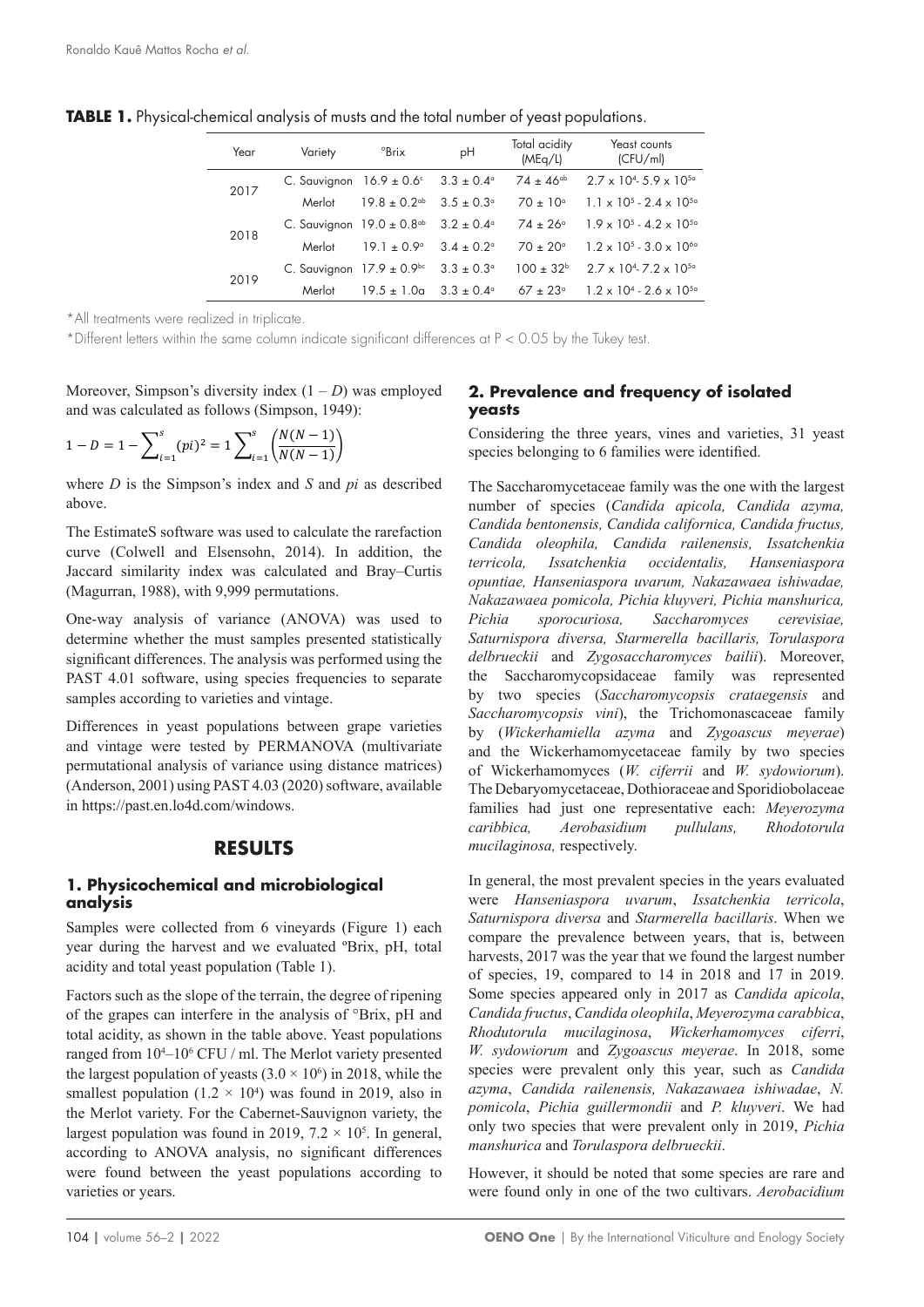**TABLE 2.** Prevalence of isolated species of grape must (Cabernet-Sauvignon and Merlot) during the years. As indicated in the scale at the bottom of the table, the shades of blue reflect the prevalence of each species.

| Variety                          | Cabernet-Sauvignon |      |      | Merlot |                | Prevalence per variety |                        | Prevalence for years |      |      |       |
|----------------------------------|--------------------|------|------|--------|----------------|------------------------|------------------------|----------------------|------|------|-------|
| Years                            | 2017               | 2018 | 2019 |        | 2017 2018 2019 |                        | Cabernet-<br>Sauvignon | Merlot               | 2017 | 2018 | 2019  |
| Nº grape samples                 | 6                  | 6    | 6    | 6      | 6              | 6                      |                        |                      |      |      |       |
| Yeast species                    |                    |      |      |        |                |                        |                        |                      |      |      |       |
| Aerobacidium pullulans           |                    |      |      |        |                |                        |                        |                      |      |      |       |
| Candida apícola                  |                    |      |      |        |                |                        |                        |                      |      |      |       |
| Candida azyma                    |                    |      |      |        |                |                        |                        |                      |      |      |       |
| Candida bentonensis              |                    |      |      |        |                |                        |                        |                      |      |      |       |
| Candida californica              |                    |      |      |        |                |                        |                        |                      |      |      |       |
| Candida fructus                  |                    |      |      |        |                |                        |                        |                      |      |      |       |
| Candida oleophila                |                    |      |      |        |                |                        |                        |                      |      |      |       |
| Candida railenensis              |                    |      |      |        |                |                        |                        |                      |      |      |       |
| Hanseniaspora opuntiae           |                    |      |      |        |                |                        |                        |                      |      |      |       |
| Hanseniaspora uvarum             |                    |      |      |        |                |                        |                        |                      |      |      |       |
| Issatchenkia occidentalis        |                    |      |      |        |                |                        |                        |                      |      |      |       |
| Issatchenkia terricola           |                    |      |      |        |                |                        |                        |                      |      |      |       |
| Meyerozyma caribbica             |                    |      |      |        |                |                        |                        |                      |      |      |       |
| Nakazawaea ishiwadae             |                    |      |      |        |                |                        |                        |                      |      |      |       |
| Nakazawaea pomicola              |                    |      |      |        |                |                        |                        |                      |      |      |       |
| Pichia guillermondii             |                    |      |      |        |                |                        |                        |                      |      |      |       |
| Pichia kluyveri                  |                    |      |      |        |                |                        |                        |                      |      |      |       |
| Pichia manshurica                |                    |      |      |        |                |                        |                        |                      |      |      |       |
| Pichia sporocuriosa              |                    |      |      |        |                |                        |                        |                      |      |      |       |
| Rhodotorula mucilaginosa         |                    |      |      |        |                |                        |                        |                      |      |      |       |
| Saccharomyces cerevisiea         |                    |      |      |        |                |                        |                        |                      |      |      |       |
| Saccharomycopsis<br>crataegensis |                    |      |      |        |                |                        |                        |                      |      |      |       |
| Saccharomycopsis vini            |                    |      |      |        |                |                        |                        |                      |      |      |       |
| Saturnispara diversa             |                    |      |      |        |                |                        |                        |                      |      |      |       |
| Starmerella bacillaris           |                    |      |      |        |                |                        |                        |                      |      |      |       |
| Torulaspora delbrueckii          |                    |      |      |        |                |                        |                        |                      |      |      |       |
| Wickerhamiella azyma             |                    |      |      |        |                |                        |                        |                      |      |      |       |
| Wickerhamomyces ciferrii         |                    |      |      |        |                |                        |                        |                      |      |      |       |
| Wickerhamomyces                  |                    |      |      |        |                |                        |                        |                      |      |      |       |
| sydowiorum                       |                    |      |      |        |                |                        |                        |                      |      |      |       |
| Zygoascus meyerae                |                    |      |      |        |                |                        |                        |                      |      |      |       |
| Zygosaccharomyces bailii         |                    |      |      |        |                |                        |                        |                      |      |      |       |
| <b>Prevalence scale</b>          | 10%                |      |      |        |                | 50%                    |                        |                      |      |      | 100 % |

*pullulans*, *Candida bentonensis, Candida oleophila*, *Candida railenensis*, *Meyerozyma caribbica*, *Nakazawaea pomicola*, *Pichia guillermondii*, *Wickerhamomyces ciferrii*, *Wickerhamomyces sydowiorum* and *Zygoascus meyerae*, ware found only in Merlot variety, while *Nakazawaea ishiwadae*, *Pichia kluyveri*, *Pichia manshurica*, *Rhodotorula mucilaginosa* and *Torulaspora delbrueckii*, were found only in Cabernet-Sauvignon variety.

However, the relative abundance (Figure 2) of these species was different from their prevalence, varying according to the year and the grape variety. In 2017, the most frequent species for Cabernet-Sauvignon were *Hanseniaspora uvarum* (45 %), *Issatchenkia terricola* (33 %) and *Saturnispora* *diversa* (16.25 %). In 2018, the species *Hanseniaspora uvarum* (68.4 %), *Saturnispora diversa* (14.8 %), *Starmerella bacillaris* (8.6 %) and *Issatchenkia terricola* (5.2 %) were more frequent for Cabernet-Sauvignon. In 2019, *Starmerella bacillaris*, *Hanseniaspora uvarum,* and *Saturnispora diversa* presented similar frequencies (about ± 25 %). *Hanseniaspora uvarum Starmerella bacillaris*, *Saturnispora diversa* and *Hanseniaspora opuntiae* presented similar frequencies, ranging from 15 to 19 %, in 2017 for the Merlot variety. In the two subsequent years, 2018 and 2019, some species also had similar populations, *Starmerella bacillaris* and *Hanseniaspora uvarum*  $(\pm 47$  and 39 %, respectively) of all the yeast populations found. The results showed that the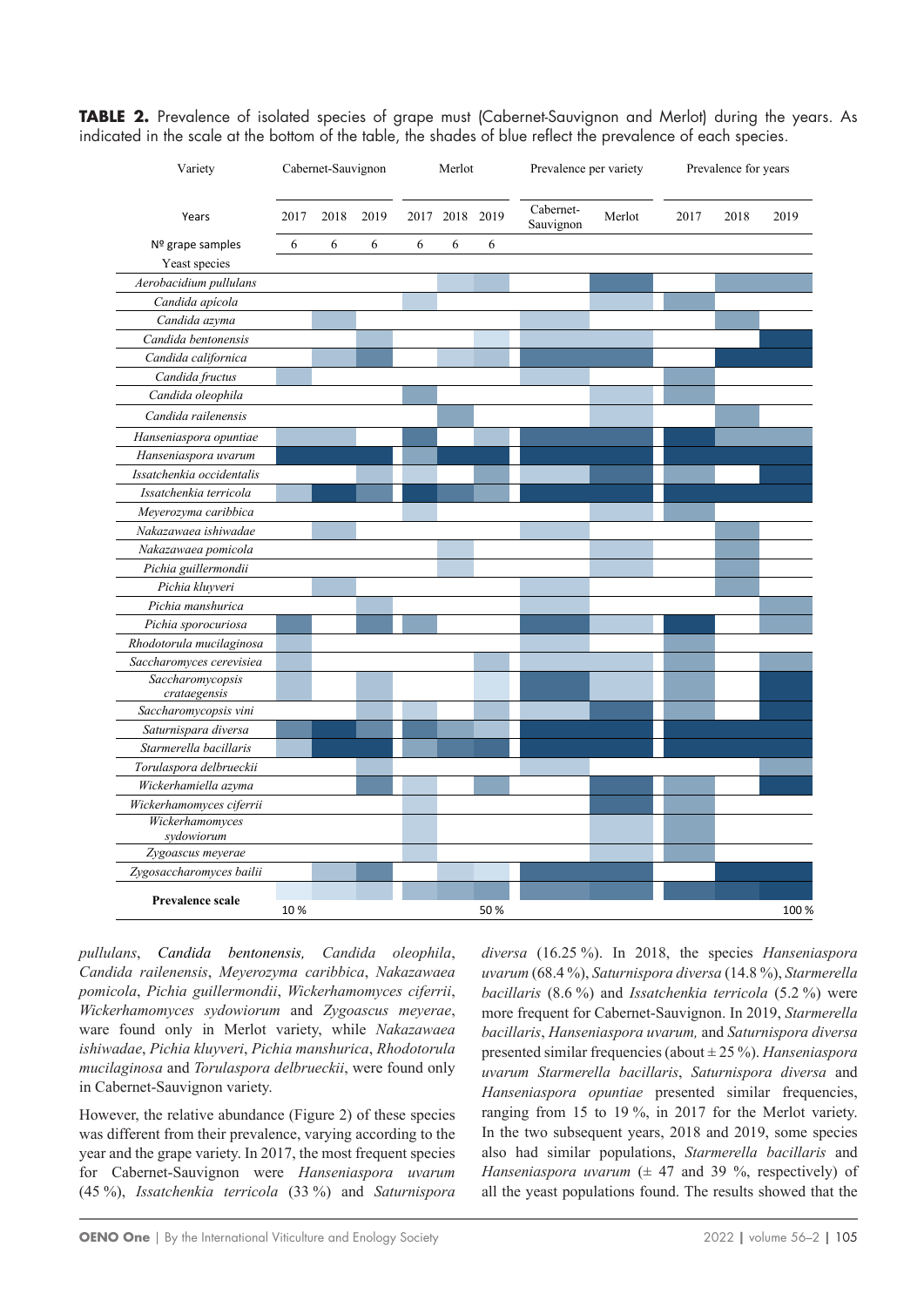

**FIGURE 2.** Relative abundance of the appearance of the most prevalent yeast species in Cabernet-Sauvignon and Merlot grapes in three consecutive years (2017, 2018 and 2019).

number of yeast species or biodiversity, that is, the number of isolated species, remains almost constant over the years and in the different grape varieties.

#### **3. Yeast biodiversity and similarity indexes**

The proportion of different species in both grape varieties and each year evaluated allowed the calculation of biodiversity indices: Shannon (H') and Simpson (1-D), indices that measure species richness in a given environment. The general results showed that the Merlot variety in 2017 had the highest biodiversity indexes  $(H' = 2.22$  and 1-D = 0.87). The Cabernet-Sauvignon variety had its highest rates in 2019 (H' = 1.97 and 1-D = 0.84) (Table 3). In contrast, 2018 was the year with the lowest indices, both for Cabernet-Sauvignon (H  $=$  1.06 and 1-D = 0.50) and for Merlot (H' =  $0.61$  and  $1-D = 0.30$ ).

The general richness of species was compared by constructing the rarefaction curve, which revealed a greater species richness than found in this work (Figure 3).

The similarity of the samples was analysed in pairs, using the Jaccard and Bray–Curtis indices (Table 4). The values of both indices range from 0 to 1, with 0 representing no similarity between two samples and 1 meaning no difference. Cabernet-Sauvignon 2019 samples and Merlot 2019 samples showed similarities between all comparisons, from 0.5556 by Jaccard and 0.4944 by Bray–Curtis. The samples that had the most dissimilarity was the comparison between Merlot 2017 and Merlot 2018 (0.2174 Jaccard and 0.1144 Bray–Curtis).

**TABLE 3.** Yeast biodiversity indices in *Vitis vinifera* grapes must (Cabernet-Sauvignon and Merlot) in three consecutive years

| Variety            | Years | <b>Biodiversity Indexes</b> |       |  |  |
|--------------------|-------|-----------------------------|-------|--|--|
|                    |       | H'                          | 1 - D |  |  |
|                    | 2017  | 1.25                        | 0.66  |  |  |
| Cabernet-Sauvignon | 2018  | 1.06                        | 0.50  |  |  |
|                    | 2019  | 1.97                        | 0.84  |  |  |
|                    | 2017  | 2.22                        | 0.87  |  |  |
| Merlot             | 2018  | 0.61                        | 0.30  |  |  |
|                    | 2019  | 1.46                        | 0.67  |  |  |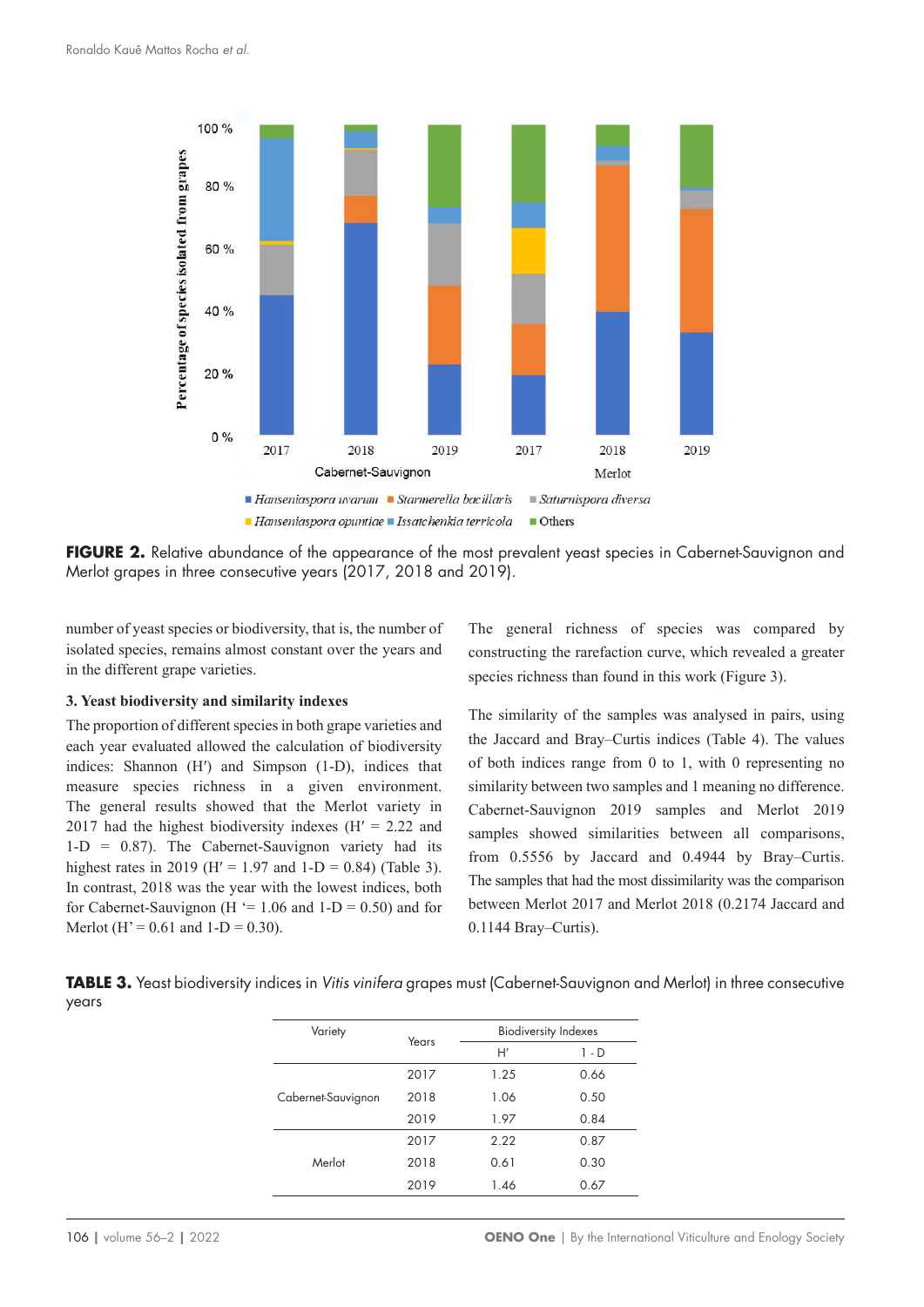

FIGURE 3. Rarefaction curve of expected yeast species richness. The number of analysed samples (31) is indicated by a vertical dashed line.

Statistical analysis using PERMANOVA (Table 5) proved that there is no difference in yeast population (species richness and frequency) between varieties and vintage.

#### **DISCUSSION**

The sugar content and acidity are closely related to the ripening stage of the grapes, where the higher the sugar content, the lower the fixed acidity in the grapes. The difference shown in our study, in relation to the degree of ripeness of the grapes is closely linked to the climatic conditions during the harvest period. In 2017, according to the Brazilian Agricultural Research Corporation (Borges and Tonietto, 2017), the grape maturation period was quite rainy (about 285 mm of rain), mainly in January and February (harvest period in the southern hemisphere), which meant that the grapes harvested during this period, Merlot in mid-February and Cabernet-Sauvignon mid-March, did not reach the full stage of maturation. In 2018, unlike the previous year, climatic conditions were favourable for a better ripening of the grapes, with rainfall below average in the region (Borges and Tonietto, 2018) and in the last year evaluated, 2019, the climatic conditions were within the standard for the region (Borges *et al.,* 2019).

For the isolation methodology we used, different yeast species can have the same morphologies and the less abundant species are less likely to be isolated than the more frequent ones. A random isolation approach (considering the morphological assumptions of colonies mentioned above) was associated with a greater number of isolates, offering a greater probability of finding the rare species. Thus, there may be a bias in the calculation of prevalence, frequency and all other indices/calculations performed.

The presence of several species of yeasts has been reported in several wine regions of the world (Barata et al., 2012; Brysch-Herzberg and Seidel, 2015; Cachón *et al*., 2019; Mendoza *et al*., 2019). Moreover, species such as *Hanseinaspora uvarum*, *Issatckenkia terrícola*, *Saturnispora diversa* and *Starmerella bacillaris* are reported to be among the most prevalent and frequent in grapes and must (Li *et al.,* 2010; Baffi *et al.,* 2011; Wang *et al.,* 2015), as well as in our work. On the other hand, some species are rarer to be found,

**TABLE 4.** Comparison of the yeast population in the different years and the variety by the measurement analysis by Jaccard and Bray–Curtis indices of similarity.

|                    |         | <b>Bray-Curtis</b> |                    |        |        |        |        |  |
|--------------------|---------|--------------------|--------------------|--------|--------|--------|--------|--|
| Variety            |         |                    | Cabernet-Sauvignon | Merlot |        |        |        |  |
|                    | Years   | 2017               | 2018               | 2019   | 2017   | 2018   | 2019   |  |
|                    | 2017    |                    | 0.3952             | 0.4311 | 0.4614 | 0.1208 | 0.4787 |  |
| Cabernet-Sauvignon | 2018    | 0.3529             |                    | 0.4628 | 0.3754 | 0.3988 | 0.3697 |  |
|                    | 2019    | 0.4118             | 0.3889             |        | 0.4433 | 0.1984 | 0.4944 |  |
|                    | 2017    | 0.3333             | 0.3810             | 0.3043 |        | 0.1144 | 0.4860 |  |
| Merlot             | 2018    | 0.2941             | 0.4375             | 0.5000 | 0.2174 |        | 0.1484 |  |
|                    | 2019    | 0.4444             | 0.5000             | 0.5556 | 0.3333 | 0.5294 |        |  |
|                    | Jaccard |                    |                    |        |        |        |        |  |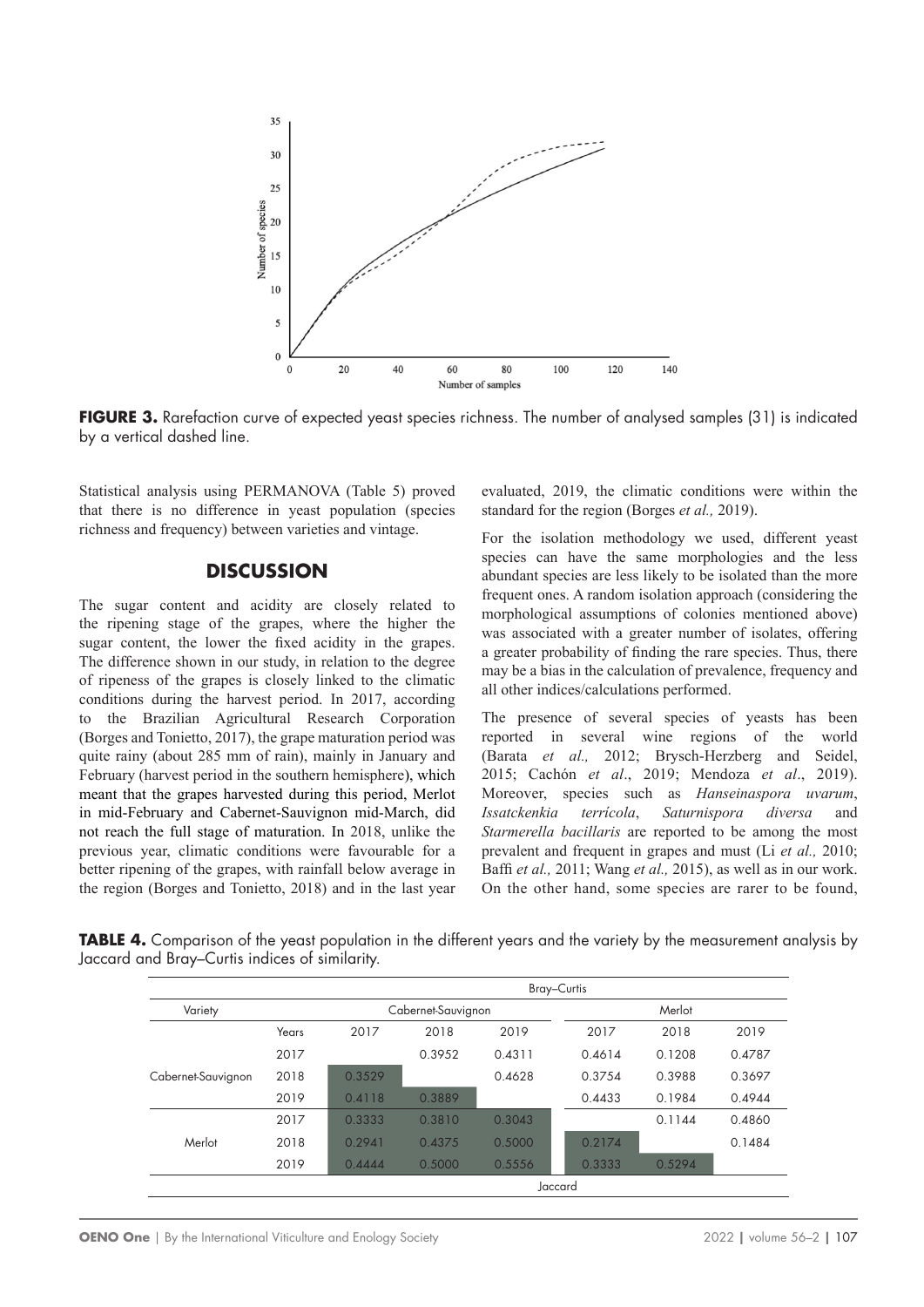**TABLE 5.** Comparison of the yeast population present in Cabernet-Sauvignon and Merlot grape musts and three consecutive vintages by distance measurement analysis (PERMANOVA).

| <b>PERMANOVA</b> |        |         |         |         |        |         |  |  |  |
|------------------|--------|---------|---------|---------|--------|---------|--|--|--|
|                  | Me-17  | $CS-17$ | $Me-18$ | $CS-18$ | Me-19  | $CS-19$ |  |  |  |
| $Me-17$          |        | 0.8007  | 0.3210  | 0.1131  | 0.4922 | 0.7988  |  |  |  |
| $CS-17$          | 0.2313 |         | 0.1392  | 0.3061  | 0.5829 | 0.8990  |  |  |  |
| $Me-18$          | 1.0280 | 1.9210  |         | 0.6268  | 0.0589 | 0.6259  |  |  |  |
| $CS-18$          | 1.6010 | 27840   | 0.2587  |         | 0.0823 | 0.4980  |  |  |  |
| Me-19            | 0.9122 | 0.3613  | 4.0720  | 4.5070  |        | 0.4206  |  |  |  |
| $CS-19$          | 0.2623 | 0.2706  | 0.7012  | 0.9611  | 0.7443 |         |  |  |  |

F-values are shown below the diagonal and the level of significance (p-values) and the Bonferroni correction is shown above. Me—Merlot; CS—Cabernet-Sauvignon.

such as *Aureobasidium pullulans*, *Candida apicola*, *Pichia kluyveri*, *Rhodotorula mucilaginosa*, *Saccharomyces cerevisiae* (Li *et al.,* 2010; Brysch-Herzberg and Seidel, 2015; Wang *et al.,* 2015; Canhón *et al.,* 2019).

Baffi *et al.* (2011), in a study, carried out on *Vitis labrusca* grapes in Brazil, observed that the most frequent yeasts were *Hanseniaspora uvarum* (34 %), *Issatckenkia occidentalis* (24 %) and *Issatckenkia terricola* (9 %), data also corroborating with our work. These yeasts are present in greater numbers, representing over 40 % of the population, in healthy grapes and are part of the normal microbiota of grapes (Wang *et al.,* 2015; Canhón *et al.,* 2019). Furthermore, the predominance of these yeasts in must can cause unpleasant aromas to wine and, therefore, knowing the microbiota present in grapes is important to generate high-quality products (Pretorius, 2016; Morata *et al.,* 2020).

The presence of yeasts on the surface of grape berries can vary in prevalence and frequency depending on agrochemical treatments (Cordero-Bueso *et al.,* 2011; Milanovi *et al.*, 2013; Grangeteau *et al.,* 2017; Ciani and Comitini, 2019). However, many other factors can influence the occurrence and complexity of the yeast community on the surface of the grape: biotic factors, including microbial interactions such as competition and symbiosis or antimicrobial and enzymatic activity; abiotic factors, such as climatic conditions, geographical location and age, size and variety of the vine, and also phytochemical treatments (Grangeteau *et al.,* 2017; Canhón *et al.,* 2019; Ciani and Comitini, 2019).

It is commonly agreed that the grape/must is a microenvironment rich in biodiversity (Canhón *et al.,* 2019). The Shannon diversity index (H') that takes into account the richness of species present in the grape/must environment is relatively high ( $\geq 1.00$ ), as reported in studies (Baghere *et al.,* 2015; Canhón *et al.,* 2019; Drumonde‑Neves *et al.,* 2017), also confirmed in our study although we found a sample with an index (H') smaller than 1.00. On the other hand, the frequency of individuals of each species is an important factor for the Simpson index (1-D), in this context, some authors report that there is a direct correlation between these two indices and the species richness (Drumonde-Neves *et al.,* 2017; Canhón *et al*., 2019).

For Drumonde-Neves *et al.* (2017), the greatest number of yeasts and the greatest biodiversity is related to climatic conditions such as there being little rain during the maturation period of the grapes. Despite this, our work did not find a direct relationship to this statement because, for the Merlot variety, the year with the greatest biodiversity was a rainy harvest (Borges and Tonietto, 2017), corroborating the study by Longo *et al.* (1991). For the Cabernet-Sauvignon variety, 2019 was the year with the highest yeast diversity, considered a year with climatic conditions within the normal range for the region (Borges *et al.,* 2019).

Finally, the similarity indices of Jaccard and Bray–Curtis, showed similar values in the harvest/variety comparisons, corroborating with the PERMANOVA analysis did not show significant differences in population frequency and species richness between harvests and grape varieties. Thus, our results partially corroborate with the work carried out by Canhón *et al.* (2019), where the grape variety does not have an important impact on yeast diversity, at least among the studied varieties. Previous studies report that the microbial community is related to climatic conditions and viticultural practices (Barata *et al.,* 2012). Canhón *et al.* (2019) indicate that there is a biogeographic yeast pattern; however, more harvests would be needed to confirm these findings.

### **CONCLUSION**

In conclusion, our study showed that there is a great diversity of yeast species in the northeast region of Rio Grande do Sul. Thirty-one species were found in the region and the most prevalent species in the region were *Hanseniaspora uvarum*, *Issatchenkia terricola*, *Starmerella bacillaris* and *Saturnispora diversa*. The yeast communities remain similar in Cabernet-Sauvignon and Merlot grapes as the analysed parameters (grape variety/vintage) do not present any significant impact on the diversity indexes of the yeast populations found in the region highlands of Rio Grande do Sul, Serra Gaúcha, Brazil.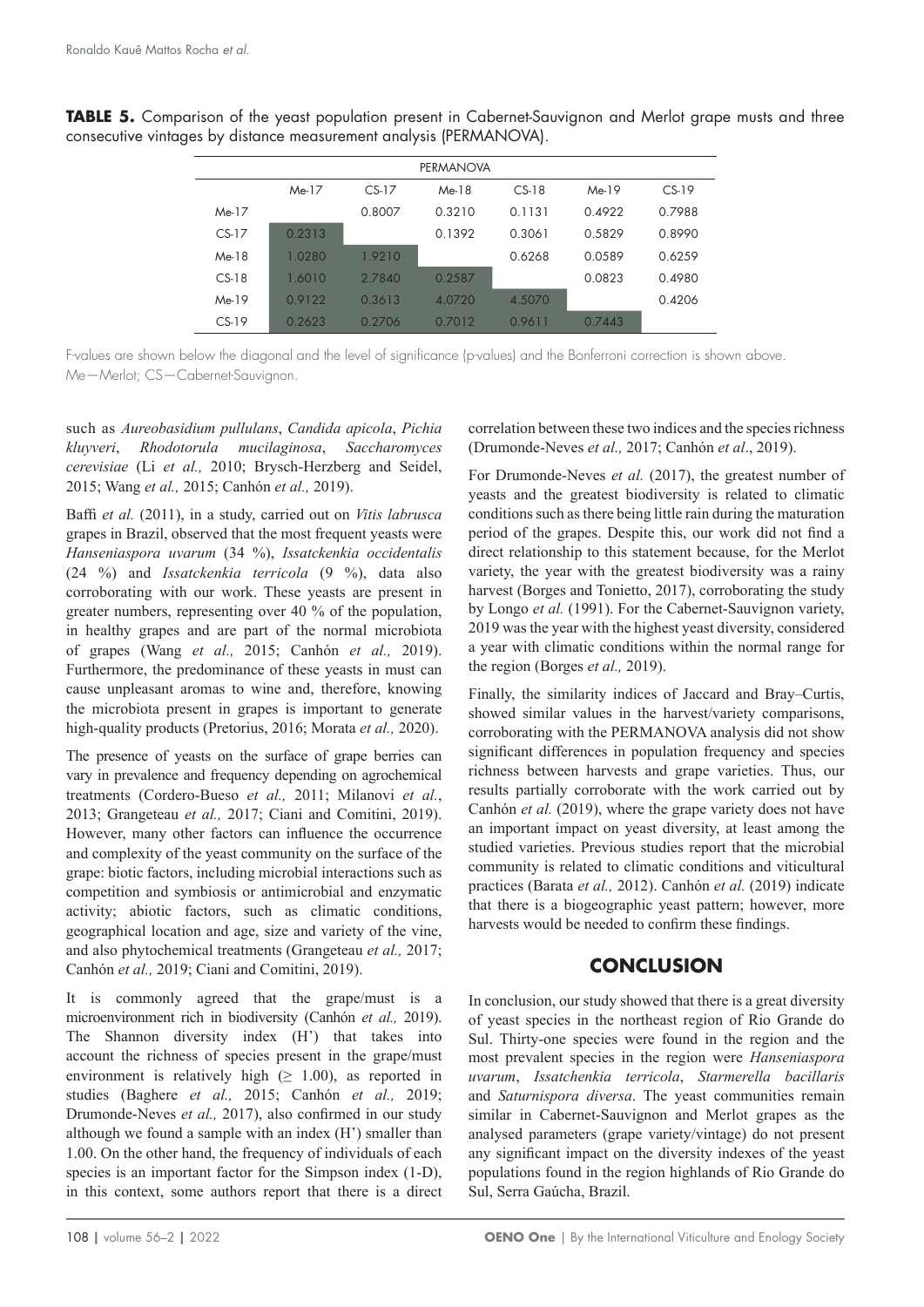## **ACKNOWLEDGEMENTS**

This research was supported by the University of Caxias do Sul and the authors address their thanks to "Coordenação de Aperfeiçoamento de Pessoal de Nível Superior (CAPES)" and to "Conselho Nacional de Desenvolvimento Científco e Tecnológico (CNPq)" for fellowship support.

### **REFERENCES**

Anderson, M. J. (2001). A new method for non-parametric multivariate analysis of variance. *Austral ecology*, *26*(1), 32-46.

Andorrà, I., Miró, G., Espligares, N., Mislata, A. M., Puxeu, M., & Ferrer-Gallego, R. (2019). Wild yeast and lactic acid bacteria of wine. In Yeasts in biotechnology. *IntechOpen*. https://doi. org/10.5772/intechopen.68792

Baffi, M. A., dos Santos Bezerra, C., Arévalo-Villena, M., Briones‑Pérez, A. I., Gomes, E., & Da Silva, R. (2011). Isolation and molecular identification of wine yeasts from a Brazilian vineyard. *Annals of microbiology*, 61(1), 75-78. [https://doi.org/10.1007/](https://doi.org/10.1007/s13213-010-0099-z) [s13213-010-0099-z](https://doi.org/10.1007/s13213-010-0099-z)

Bagheri, B., Bauer, F. F., & Setati, M. E. (2015). The diversity and dynamics of indigenous yeast communities in grape must from vineyards employing different agronomic practices and their influence on wine fermentation. *South African Journal of Enology and Viticulture*, 36(2), 243-251.?

Barata, A., Malfeito-Ferreira, M., & Loureiro, V. (2012). The microbial ecology of wine grape berries. *International Journal of Food Microbiology*, 153(3), 243-259. [https://doi.org/10.1016/j.](https://doi.org/10.1016/j.ijfoodmicro.2011.11.025) [ijfoodmicro.2011.11.025](https://doi.org/10.1016/j.ijfoodmicro.2011.11.025)

Bezerra-Bussoli, C., Baffi, M. A., Gomes, E., & Da-Silva, R. (2013). Yeast diversity isolated from grape musts during spontaneous fermentation from a Brazilian winery. *Current microbiology*, 67(3), 356-361. https://doi.org/10.1007/s00284-013-0375-9

Bokulich, N. A., Thorngate, J. H., Richardson, P. M., & Mills, D. A. (2014). Microbial biogeography of wine grapes is conditioned by cultivar, vintage, and climate. Proceedings of the National Academy of Sciences, 111(1), E139-E148. [https://doi.](https://doi.org/10.1073/pnas.1317377110) [org/10.1073/pnas.1317377110](https://doi.org/10.1073/pnas.1317377110)

Börlin, M., Miot-Sertier, C., Vinsonneau, E., Becquet, S., Salin, F., Bely, M., ... & Masneuf-Pomarède, I. (2020). The "pied de cuve" as an alternative way to manage indigenous fermentation: impact on the fermentative process and *Saccharomyces cerevisiae* diversity. *OENO One*, 54(3), 335-342. https://doi.org/10.20870/oenoone.2020.54.3.3105

Borges, M. E. A, Tonietto, J., & Zanus, M. (2019). Condições meteorológicas e sua influência na safra vitícola de 2019 em regiões produtoras de vinhos finos do Sul do Brasil. COMUNICADO TÉCNICO, 111(1), 26.

Borges, M. E. A., & Tonietto, J. (2018). Condições meteorológicas e sua influência na safra vitícola de 2018 em regiões produtoras de vinhos finos do Sul do Brasil. COMUNICADO TÉCNICO, 1(21).

Borges, M. E.A. & Tonietto, J. (2017). Condições Meteorológicas e sua Influência na Safra Vitícola de 2017 em Regiões Produtoras de Vinhos Finos do Sul do Brasil. COMUNICADO TÉCNICO, 201(1), 16.

Brysch-Herzberg, M., & Seidel, M. (2015). Yeast diversity on grapes in two German wine growing regions. *International Journal of Food Microbiology*, 214, 137-144. [https://doi.org/10.1016/j.](https://doi.org/10.1016/j.ijfoodmicro.2015.07.034) [ijfoodmicro.2015.07.034](https://doi.org/10.1016/j.ijfoodmicro.2015.07.034)

Cachón, D. C., Crego, E. R., González, N. N., & Camba, P. B. (2019). Yeast diversity on grapes from Galicia, NW Spain: biogeographical patterns and the influence of the farming system. *OENO One*, 53(3). <https://doi.org/10.20870/oeno-one.2019.53.3.2379>

Ciani, M., & Comitini, F. (2019). Use of Non-Saccharomyces Yeasts in Red Winemaking. In Red Wine Technology (pp. 51‑68). *Academic Press*. [https://doi.org/10.1016/B978-0-12-814399-](https://doi.org/10.1016/B978-0-12-814399-5.00004-9) [5.00004-9](https://doi.org/10.1016/B978-0-12-814399-5.00004-9)

Cioch-Skoneczny, M., Satora, P., Skoneczny, S., & Skotniczny, M. (2021). Biodiversity of yeasts isolated during spontaneous fermentation of cool climate grape musts. Archives of Microbiology, 203(1), 153-162.<https://doi.org/10.1007/s00203-020-02014-7>

Colwell, R. K., & Elsensohn, J. E. (2014). EstimateS turns 20: statistical estimation of species richness and shared species from samples, with non-parametric extrapolation. *Ecography*, *37*(6), 609-613. <https://doi.org/10.1111/ecog.00814>

Cordero-Bueso, G., Arroyo, T., Serrano, A., Tello, J., Aporta, I., Vélez, M. D., & Valero, E. (2011). Influence of the farming system and vine variety on yeast communities associated with grape berries. International journal of food microbiology, 145(1), 132-139. https:// doi.org/10.1016/j.ijfoodmicro.2010.11.040

de Mello, L. M. R. & Machado, C. A. E. (2018) DADOS DA VITIVINICULTURA. Banco de dados de uva, vinho e derivados. Retrieved 7 April, 2020, from <http://vitibrasil.cnpuv.embrapa.br/>

Drumonde-Neves, J., Franco-Duarte, R., Lima, T., Schuller, D., & Pais, C. (2017). Association between grape yeast communities and the vineyard ecosystems. *PLoS One*, 12(1). https://doi.org/10.1371/ journal.pone.0169883

Fleet, G. H. (2008). Wine yeasts for the future. *FEMS yeast research*, 8(7), 979-995. https://doi.org/10.1111/j.1567-1364.2008.00427.x

Grangeteau, C., Roullier-Gall, C., Rousseaux, S., Gougeon, R. D., Schmitt-Kopplin, P., Alexandre, H., & Guilloux-Benatier, M. (2017). Wine microbiology is driven by vineyard and winery anthropogenic factors. *Microbial Biotechnology*, 10(2), 354- 370. <https://doi.org/10.1111/1751-7915.12428>

IBRAVIN, Instituto brasileiro do vinho. (2019). Produção de uvas:Uvas processadas pelas empresas do RS. Retrieved 7 April, 2020, from [https://www.agricultura.rs.gov.br/novo-sistema-de](https://www.agricultura.rs.gov.br/novo-sistema-de-cadastro-vinicola-apresenta-dados-de-colheita-e-producao-da-safra-2019)[cadastro-vinicola-apresenta-dados-de-colheita-e-producao-da](https://www.agricultura.rs.gov.br/novo-sistema-de-cadastro-vinicola-apresenta-dados-de-colheita-e-producao-da-safra-2019)[safra-2019](https://www.agricultura.rs.gov.br/novo-sistema-de-cadastro-vinicola-apresenta-dados-de-colheita-e-producao-da-safra-2019)

Jolly, N. P., Varela, C., & Pretorius, I. S. (2014). Not your ordinary yeast: non-Saccharomyces yeasts in wine production uncovered. *FEMS yeast research*, 14(2), 215-237. 27: 15-39 [https://doi.](https://doi.org/10.1111/1567-1364.12111) [org/10.1111/1567-1364.12111](https://doi.org/10.1111/1567-1364.12111)

Kurtzman, C. P., & Robnett, C. J. (1998). Identification and phylogeny of ascomycetous yeasts from analysis of nuclear large subunit (26S) ribosomal DNA partial sequences. *Antonie van Leeuwenhoek*, 73(4), 331-371. <https://doi.org/10.1023/A:1001761008817>

Lambrechts, M. G., & Pretorius, I. S. (2000). Yeast and its importance to wine aroma-a review. *South African Journal of Enology and Viticulture*, 21(1), 97-129. https://doi.org/10.21548/21-1-3560

Li, S.S., Cheng C., Li Z., Chen J.Y., Yan B., Han B.Z., Reeves M. (2010) Yeast species associated with wine grapes in China. International Journal of Food Microbiology 138: 85-90. https://doi. org/10.1016/j.ijfoodmicro.2010.01.009

Longo, E., Cansado, J., Agrelo, D., & Villa, T. G. (1991). Effect of climatic conditions on yeast diversity in grape musts from northwest Spain. *American Journal of Enology and Viticulture*, 42(2), 141- 144.